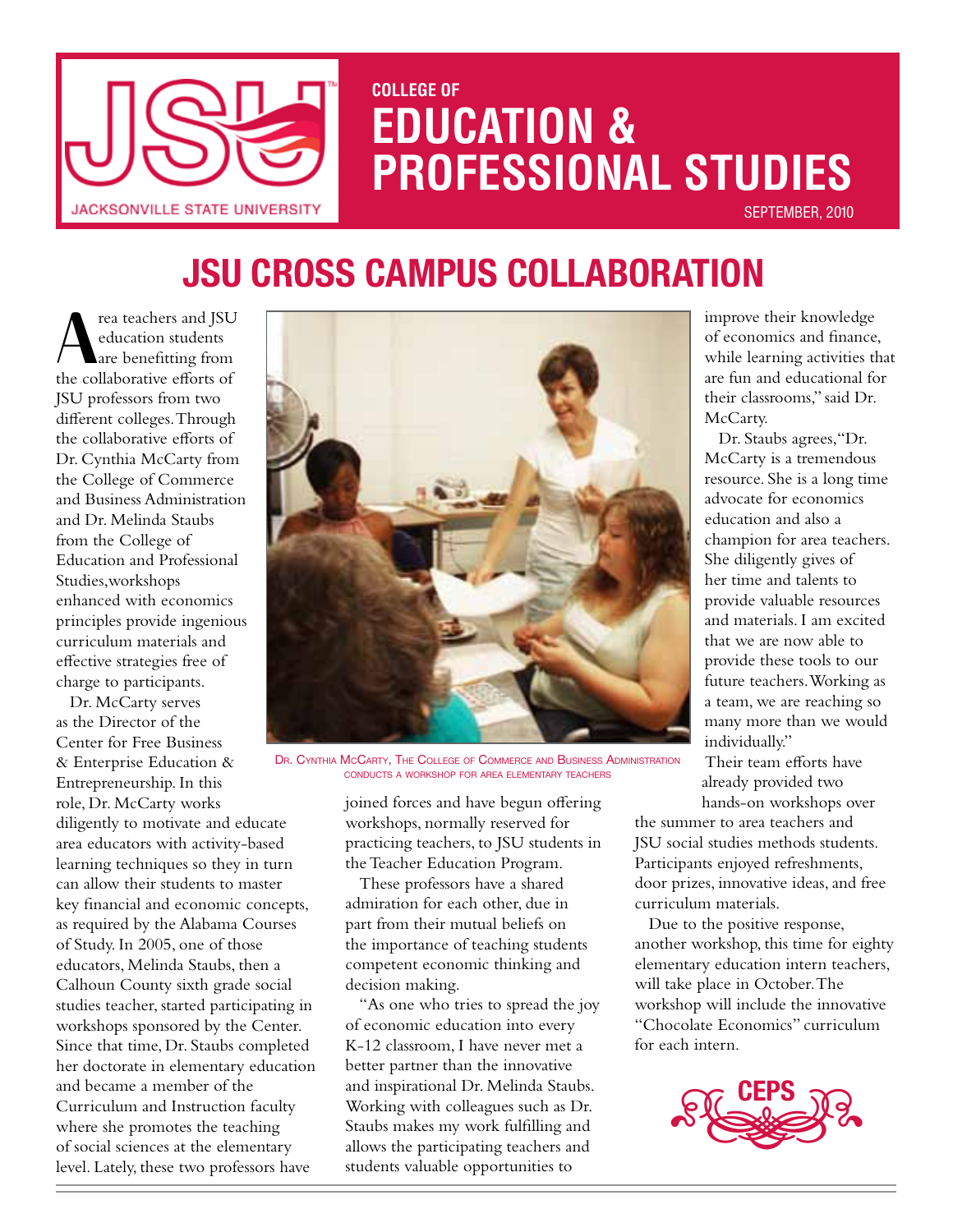# **Dr. Kyoko Johns, New CEPS Faculty**

Dr. Kyoko Johns is an assistant professor in the Department of Curriculum and Instruction. Dr. Johns first attended JSU as a transfer student from Gadsden State Community College. Here she completed a BS degree in Elementary and Early Childhood Education graduating Magna Cum Laude. She recalls the friendly and helpful interactions that she had with Ms. Sandra Sudduth (ret.), Dr. Judy McCrary (ret.), Dr. Nina King, and Dr. Patsy Lowry. Dr. Johns feels like it is her responsibility to keep these model teachers in mind as she interacts with students.

"I feel like I should wave and say 'hello' to every student that I see to be a part of the faculty in C&I," said Dr. Johns. "It is exciting being a part of the College of Education and Professional Studies. I have an office and students are coming to see me."

After graduating from JSU, Dr. Johns began her teaching career in Cherokee



DR. KYOKO JOHNS, ASSISTANT PROFESSOR OF ELEMENTARY EDUCATION, IN THE Department of Curriculum and Instruction

County and later in Etowah County. Combined, she taught for eleven years. Dr. Johns taught kindergarten and third grade. While she taught, Dr. Johns worked on her Master's degree and went on to complete her PhD.

Dr. Johns was born in Osaka, Japan and she is the only member of her family who lives in the United States; she returns home yearly. This helped Dr. Johns as she worked on her dissertation which compared mathematics education in Japan to math education in the United States. Dr. Johns reported in her dissertation that the primary difference seemed to be textbooks. While the American teachers in her study seemed to follow the text in lockstep, Japanese teachers seemed to deviate widely from the text while covering the same content. Students are more respectful, reflecting a culture of respect that the Japanese people have for teachers. Japanese students generally do what a teacher

asks out of respect for the teacher. Teachers in Japan are also relatively well paid professionals. Hopefully, what is best in both systems can be used to support better education for all children.

# **Dr. Larry Beard Judo Grand Master Instructs in Clinic**



DR. LARRY BEARD, PROFESSOR OF SPECIAL EDUCATION Department of Curriculum and Instruction in blue has an armlock on Sensei Andy Stolarik

 On the weekend of August 20-21, American Martial Arts Renmei and Martial Arts USA held a joint clinic hosted by AKF Itto Dojo in Athens, GA. The event was well attended by over thirty students and instructors from all over the Southeastern US representing both organizations. Friday evening began with Dr. Larry Beard of the Department of Curriculum and Instruction (a Grand Master with a sixth degree black belt with the United States Judo Association) holding a nage-no-kata class.

Dr. Larry Beard, Master Patricia Hill, and Sensei Andy Stolarik demonstrated principles of Yusool/ Budoki Junari Jiu-jitsu. GM Beard and Sensei Stolarik demonstrated how to get out of "the guard" then Dr. Beard and Master Hill demonstrated some fun Yusool techniques. The session ended with Dr. Beard applying an armlock to Sensei Stolarik using his leg after stomping him in the head.

The clinic was recognized as an excellent training opportunity for both martial arts groups. Dr. Beard shares his noteworthy skills with JSU students in PE 106, Introduction to Judo.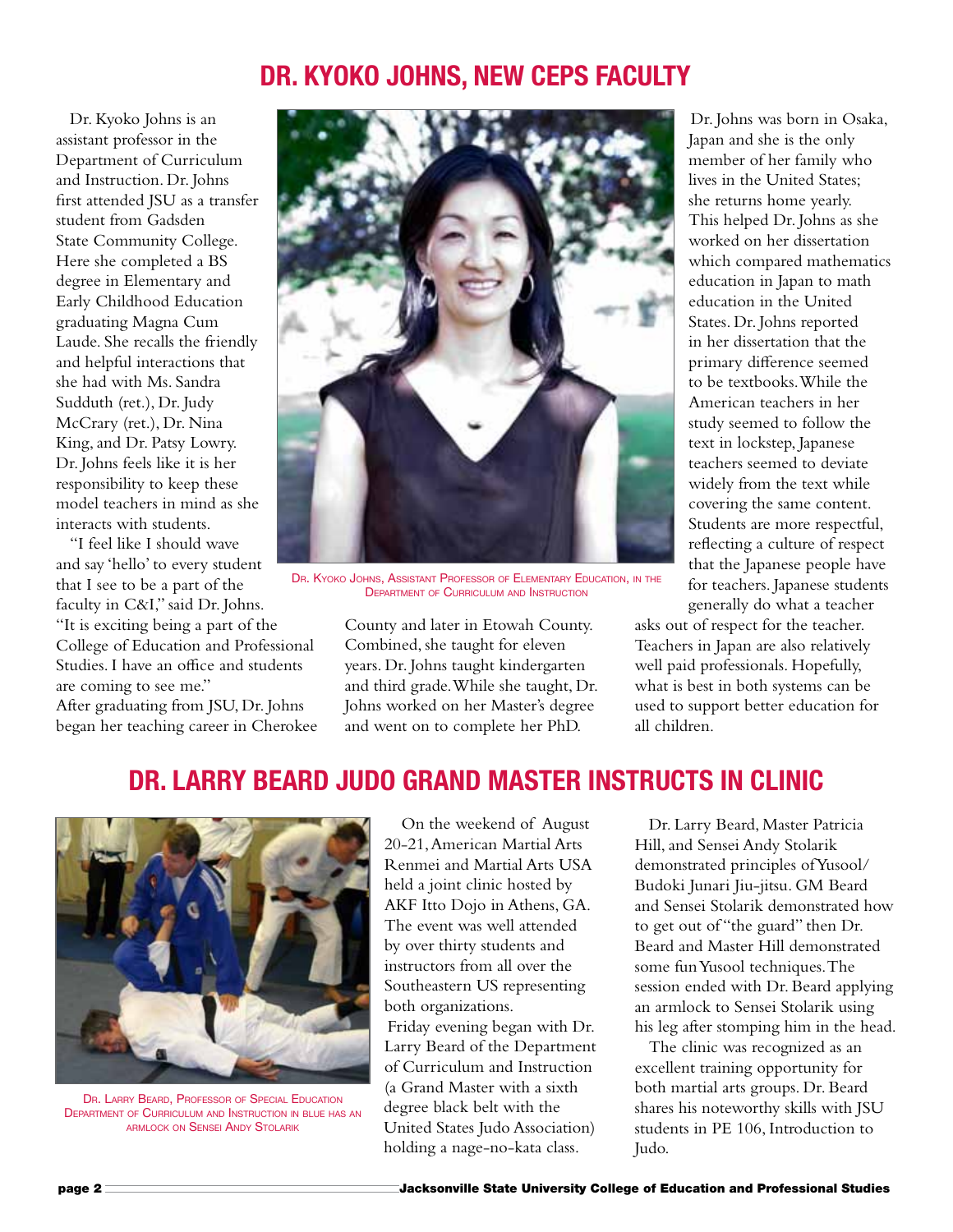#### **Dr. Edric Ha, New CEPS Faculty**

Dr. Edric Ha is an assistant professor in the Department of Secondary Education. Dr. Ha came to JSU from the University of Hawaii where he taught and worked with the Hawaiian Department of Education in the System Evaluation Reporting Station. There his work evaluating student achievement at the University of Hawaii created reports based on statistical evidence that went to the Hawaii state legislators and



DR. EDRIC HA, ASSISTANT PROFESSOR OF MATHEMATICS EDUCATION IN THE DEPARTMENT OF **SECONDARY EDUCATION** 

influenced legislation in the state. Dr. Ha received his BS from Brigham Young University on the island of Oahu. As he taught in the public high school as a math teacher, he also attended the University of Hawaii where he completed his master's and PhD.

Dr. Ha's interests lie in implementation of technology in mathematics education. Dr. Ha says that he considers himself an educator



Mrs. Rosemary Harper, Executive Secretary, College of Education and Professional Studies

first. He believes that through education people's lives and hearts can be changed for the better. "I am preparing my students to do what I am doing," said Dr. Ha.

Dr. Ha also said that mathematics and technology have the same importance. To Dr. Ha technology should be implemented into a teacher's paradigm by starting with what they have and know, then bringing in the "fancy" stuff. "In

my work with the Hawaii Department of Education I worked developing standards. These standards were based on national test items, yet could be incorporated into activities in the classroom.

"I see the Internet as a type of library," said Dr. Ha, "…a library that offers its information in a more convenient, interactive way, but not generally a way to teach mathematics. The Internet data can be used in statistical analysis that can provide the teacher with meaningful resources to show a real life use of mathematics." Dr. Ha is accomplished in the use of statistical software such as SPSS, Excel, and Access. He also encourages teachers

of mathematics to explore the Internet resources that show visualizations of mathematical formulas, histories of famous mathematicians, and movie clips that can help increase student engagement.

"I am happy to be at JSU. When I visited the campus for my interview last April, I was struck by how quiet the campus was. This fall I see that is not the norm, as many students are very evident on campus."

# **All Round Winner**

This year 1,240 runners registered for the Woodstock 5K. The CEPS was represented by Mrs. Rosemary Harper. This was Mrs. Harper's first 5K race.

The Woodstock 5K is a demanding course for any runner. The race beginsat Anniston High School, then turns north on Christine Avenue, climbs up and around Stringfellow Memorial Hospital, along Rocky Hollow Road, and then climbs the hill, finally ending downhill along Woodstock Avenue and 12th Street.

It is amazing that Mrs. Harper chose to get up early in the morning and bear the Alabama heat and humidity to run an extremely challenging and hilly 3.1-mile course. She ran all 3.10 miles in 35:57 minutes. Mrs. Harper came in  $32<sup>nd</sup>$  in her age group.

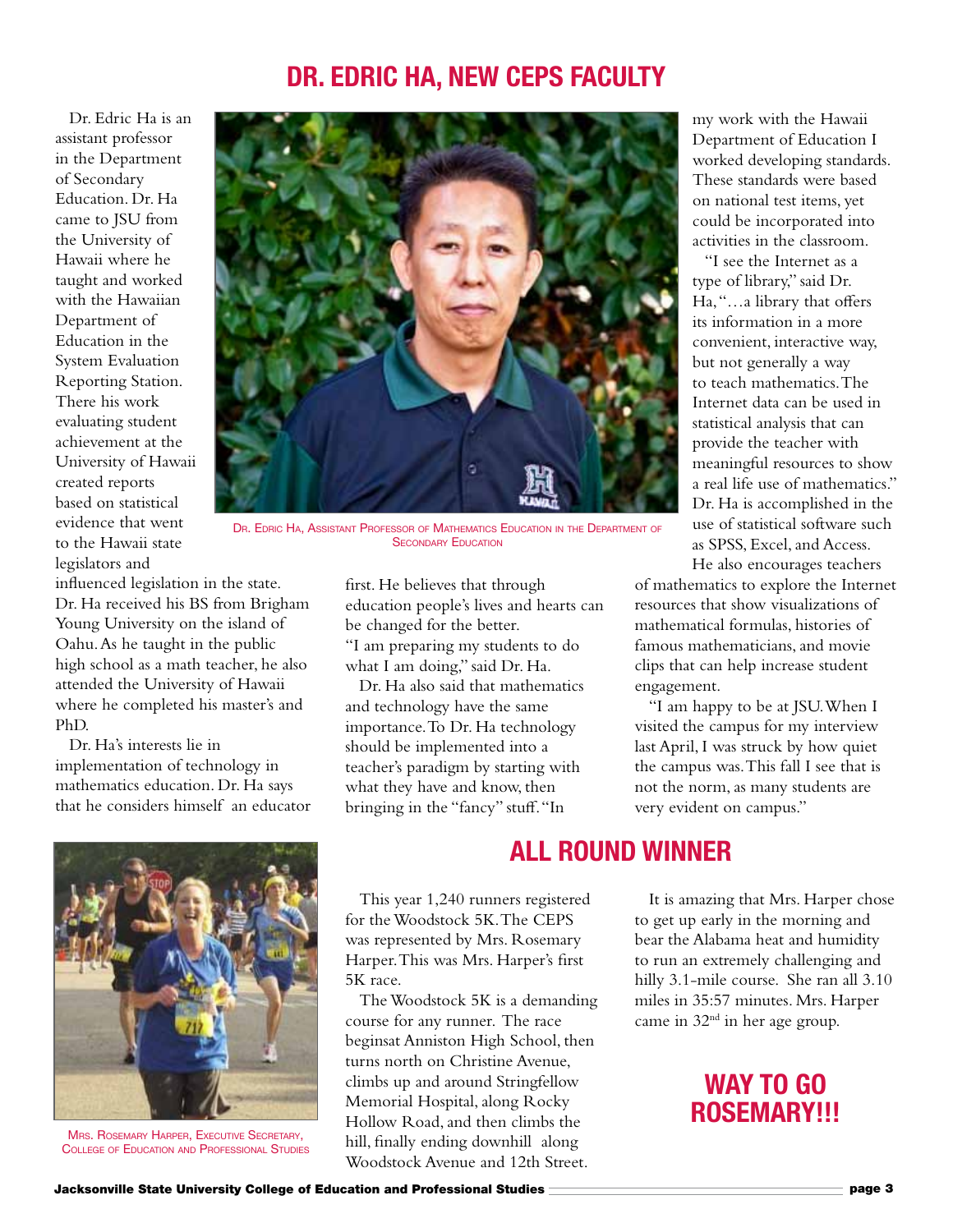# **Dr. Staubs Participates in Summer Korean Studies Fellowship**

Dr. Melinda Odom Staubs, Assistant Professor in the Curriculum and Instruction Department, spent a portion of her summer expanding her knowledge about Asian culture. She was one of thirty-five American educators, led by Yong Jin Choi, senior director of Korean studies at The Korea Society, to attend the 2010 Summer Fellowship in Korean studies in South Korea.

The fellowship was made up of two parts: study time centered in Seoul and a tour throughout southern Korea. While in Seoul, the fellows participated in a series of intensive morning workshops held at Korea University. Lectures were on topics such as Korean history, culture, education, art, language, and economics. Korea University served as a catalyst for the group's exploration of Seoul and their growing understanding of Korean culture. After morning lectures, the fellows participated in afternoon field trips to points of interest around Seoul, including the National Museum, Ch'angdeok Palace, Insadong, Daeil Foreign Language High School, and the DMZ. The tour component of the





fellowship began with a visit to Cheongju and its Early Printing Museum. Dr. Mark Peterson, Professor of Korean studies at Brigham Young University, accompanied the group



and provided on site lectures to enhance the learning experience. During the tour, participants learned about Korean Buddhism through a visit to the Buddhist temple, Haeinsa, and began to see the remaining influence of Confucian values through a visit to Yangdong Historic Village. Other sites that were visited during the tour included Kyeongju National Museum, Seokkulam Grotto, and Hyundai

Heavy Industry. Throughout the fellowship, participants experienced an education in the culinary etiquette and aspects of Korean dining. They took part in a traditional tea that included wearing traditional Korean clothing, dined with Buddhist monks where no talking was permitted, and ate at the traditional Korean table. On the last night in Korea, the fellows participated in a farewell dinner and beautiful closing ceremony.

"The highlight of my experience was the day we taught at Daeil Foreign Language High School. I conducted a trading activity with my assigned 10<sup>th</sup> grade Korean students. My host student then took me through a tour of the school before leaving to spend the rest of the day at her home. We talked endlessly about our two cultures, made kim cheewhich we then had along with a table full of various Korean dishes, and exchanged gifts. It was a wonderful day, among many, and really enhanced my overall experience. This fellowship was invaluable and will enhance my teaching on multiculturalism and global studies. It has shown me that the study of Korea has an important role in today's curriculum," said Dr. Staubs

Dr. Staubs teaches social studies methods classes and will no doubt incorporate this experience into her teaching.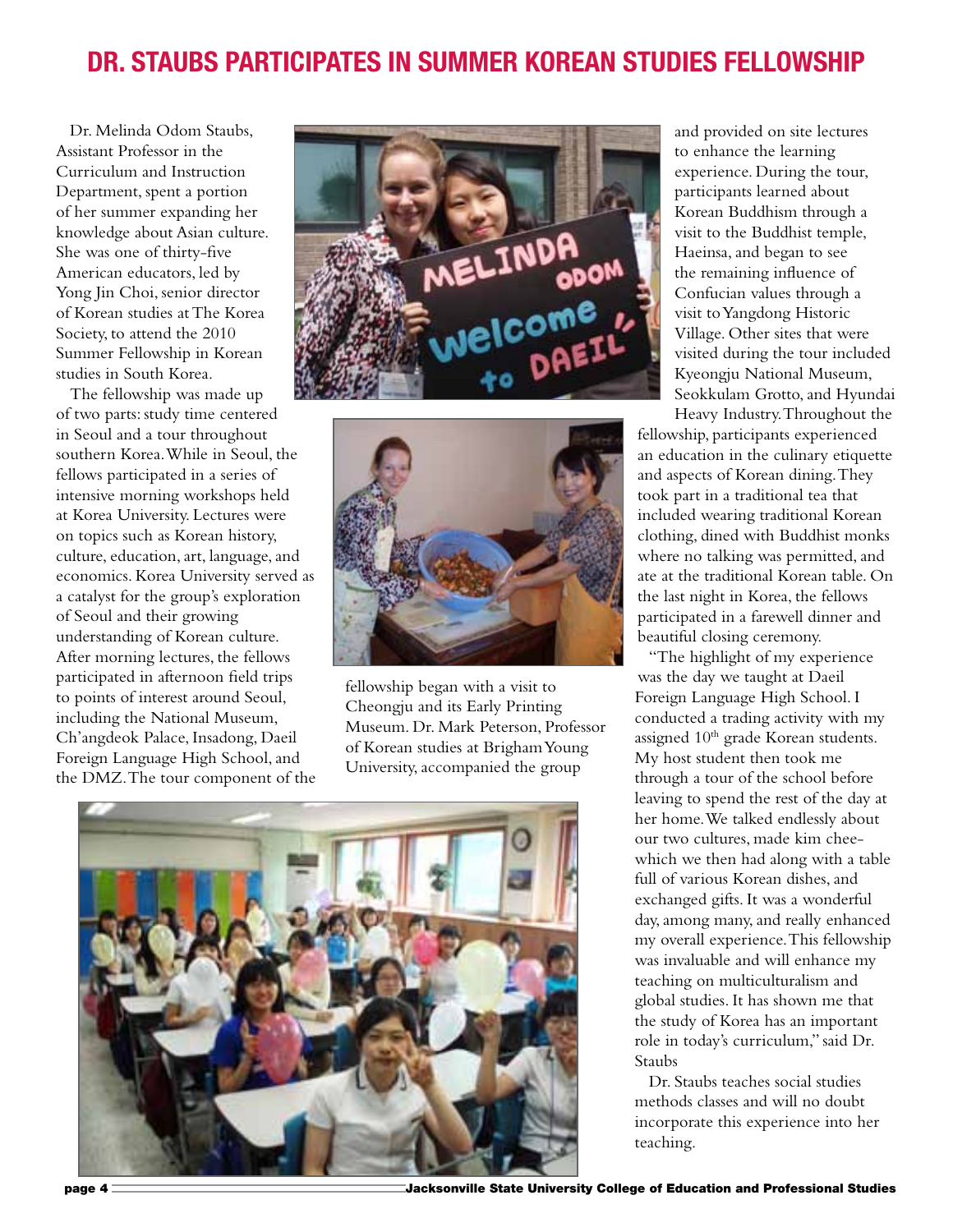# **JSU Wellness-Anniston Boys to Men Program Partners with the Department of University Housing and Residence Life this Fall**

JSU Wellness-Anniston's Boys to Men Mentoring Program is partnering with the Department of University Housing and Residence Life to offer mentorship to incoming minority freshman males. On August 24, 2010, JSU Wellness-Anniston and University Housing and Residence Life hosted the Boys to



Dr. William A. Meehan welcoming the Boys to Men faculty, staff, and community mentors

Men kickoff luncheon. The luncheon was attended by faculty, staff and community leaders who will serve as mentors for incoming minority male freshmen of Crow and Dixon Halls. The community leaders included high school educators, law enforcement, financial planners, business leaders, community center directors and faculty and staff from JSU.

The Boys to Men program has provided mentorship and seminars for churches, schools, community centers, boot camps, high schools, college athletes and the Salvation Army. "JSU Wellness-Anniston's Boys to Men partnering with the Department of University Housing and Residence Life is an honor and the natural progression in the growth of the program. Not only will the mentors have an opportunity to encourage young men to see the value of continued education and attend college, but in this partnership they will be encouraged to see the value of completing college and maximizing their potential during their college years" said Fred Smith, Director of JSU Wellness-Anniston. Mr. Kevin Hoult, Director of University Housing and Residence Life stated "University

Housing and Residence Life is excited about partnering with JSU Wellness-Anniston and bringing the Boys to Men program to our residential communities. The Boys to Men program will enhance our current programming initiatives. Through this partnership we are able to increase learning outside the classroom. Giving students the ability to interact with community mentors will provide much needed guidance and direction for our entering males. We are eager to start this program in the fall and

see the results from this partnership. I think we have a great opportunity to retain  $\alpha$ <sup>11r</sup> students through this initiative." The emphasis



Left: ROTC Leader and instructor at Anniston High School and Boys to Men mentor 1<sup>st</sup> Sergeant James Smyre and Mr. Edward Sturkie, Assistant Principle Anniston High **School.** 

of the Boys to Men initiative is promoting the values of positive mentorship.

The program is founded on five foundational pillars:

Leadership - The ability to make an informed decisions while considering its outcome and your future.

 $Citizenship -$ 

The quality of an individual's response to membership in a

community.

**Character**-Making decisions that will support a positive and beneficial outcome.

**Education** - The knowledge and development resulting from an educational process.

**Faith**  $-\text{The belief system that}$ identifies a hopeful future while engaged in the transformative process.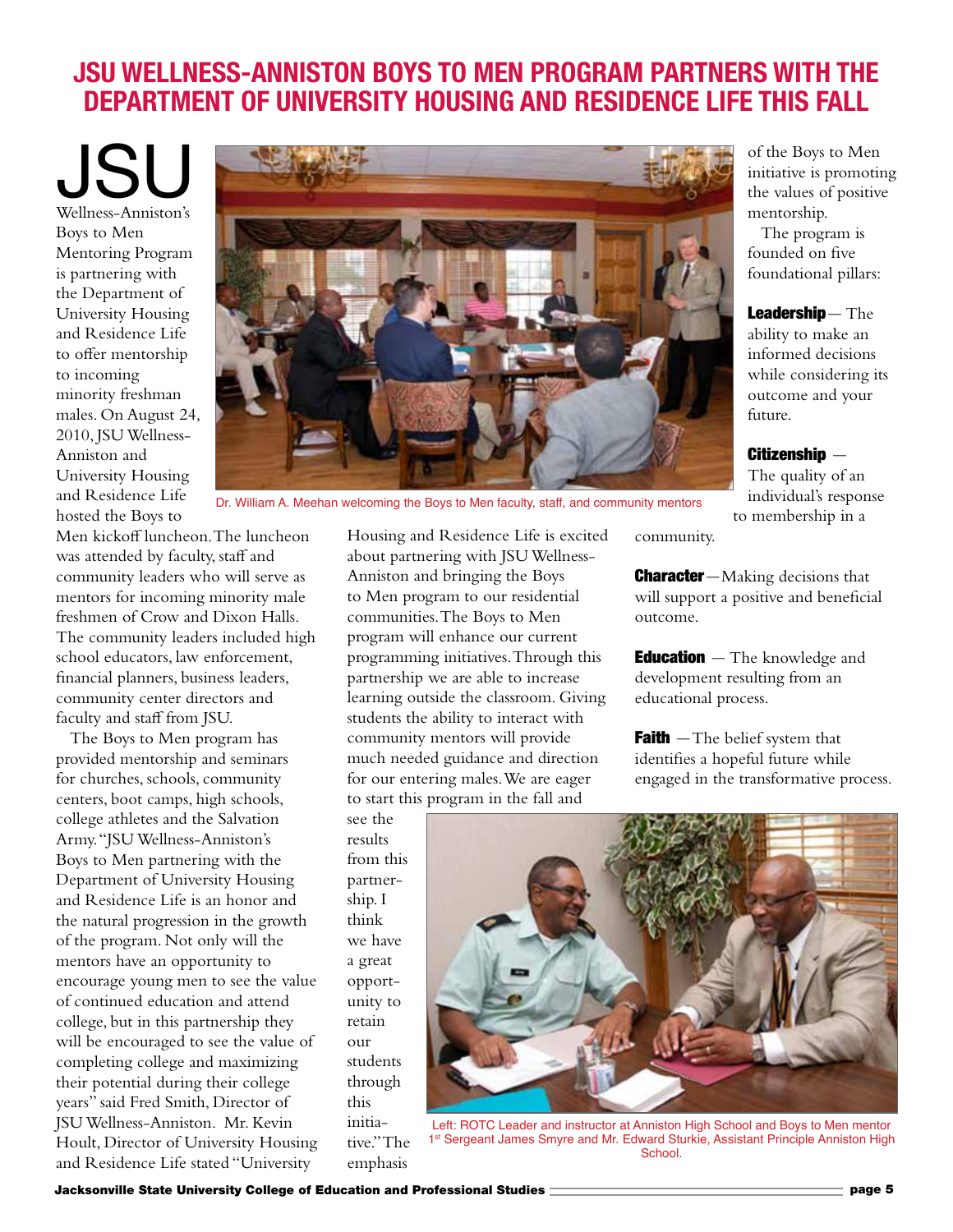# **JSU Wellness-Anniston and the Wiggins Community Center Hosts Youth, Empowerment, Education Summit 2010**

On July 21, 2010, JSU Wellness-Anniston in partnership with Wiggins Community Center hosted the second annual Youth Empowerment Education Summit. The goal of this event was to provide empowerment through health and wellness education. The event was attended by well over two hundred participants, of whom one hundred fifty were children between the ages of five and fifteen with the addition of teenage and adult volunteers. Youth received a balloon art health and wellness presentation from Big Sam the Balloon Man who is known for his local Saturday morning kids show. Sarrell Dental Clinic was on hand to provide information about dental care, and the Calhoun County Extension Office offered additional nutritional

information. The activities included dance presentations, basketball shot competition for all ages, football, trivia, relays, jump rope, face painting, and tours of the Anniston Fire Department's fire truck and fire house. There were prizes for all winners and special awards and recognition given to the JSU Junior Wellness Walkers participants. Certificates were given to all participants and lunch was provided by JSU Wellness-Anniston and the Wiggins Community Center.

Mr. Fred Smith, Director of JSU Wellness-Anniston, stated, "We are pleased with the high level of participation which is a result and reflection of our partnerships. Programs such as this are not only fun, but they provide one of the essential building blocks of empowerment,

which is education."

Miss Carol Bush Director of the Wiggins Community Center, stated, "I considered the Summit a huge success. I was not only pleased with the participation but the excitement level of both children and staff was very high. It was a great event." JSU Wellness-Anniston would like to thank the City of Anniston's community centers, the Boys and Girls Club, their directors, staff and volunteers for their participation. JSU Wellness-Anniston would also like to thank Balancing In Take Expenditures (BITE) Project and a grant from the Stringfellow Health Fund of the Community Foundation of Northeast Alabama for their contribution to this event.



# **JSU Wellness-Anniston successful canned goods and nonperishable items food drive**

JSU Wellness-Anniston would like to thank the Student Government Association, participating sororities, peer educators, volunteer students, fraternities, faculty, staff, Winn Dixie

in Anniston, and community residents for assisting in the Wellness-Anniston 2010 food drive in conjunction with the 2010 Community Wellness Walk. Together we collected a total of 275

pounds of food that was donated to the Community Enabler Community Feeding Program. Thank you for your time and great contribution.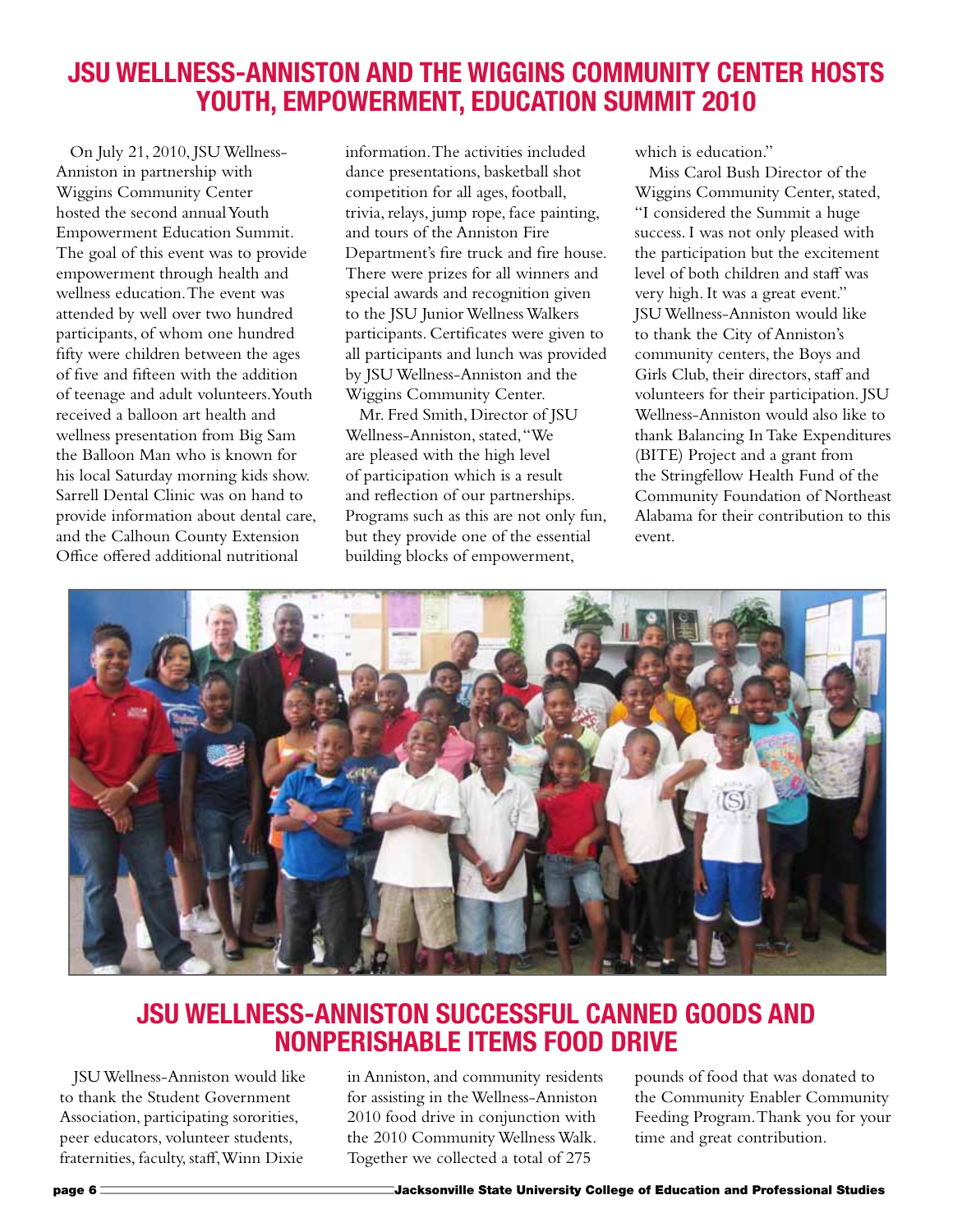# **CEPS Faculty and Staff Fall meeting**



DR. JOHN B. HAMMETT II. DEAN OF THE COLLEGE OF Education and Professional Studies

After President Bill Meehan's opening address to the university, the

College of Education and Professional Studies traditionally meet as a body to listen to information concerning the academic year. Dr. John Hammett, Dean of the College of Education and Professional Studies, welcomed the faculty and introduced speakers.

Dr. Steve Whitton, professor of English in the College of Arts



and Sciences explained the Honors program and what it takes to create honors courses. Dr. Hammett introduced three new department heads, Dr. Jordan Barkley, in the Department of Secondary Education, Dr. Gena Riley in the Department of Curriculum and Instruction, and Dr.

of Piedmont Schools, and Dr. Jeff Goodwin, Superintendent of Oxford City Schools. Mr. Akin shared the planning, teacher involvement, and the goals of the laptop program. Dr. Goodwin shared his expectations for new teachers and their ability to incorporate technology into



DR. VIRGINIA COLE, SHOWS OFF A GIFT CARD FROM FIRST EDUCATORS CREDIT UNION THAT she won.

instruction. Both men took questions after their presentations. Dr. Jordan Barkley, spoke on NCATE accreditation data gathering. Dr. Barkley said that he felt that the CEPS was moving in the right direction with assessments. He encouraged everyone that the college needed to be vigilant in documenting the use of assessments for program improvement.



**MR. MATT AKIN, SUPERINTENDENT OF** PIEDMONT CITY SCHOOLS

Tommy Turner, in the Department of Educational Resources. Two new faculty members were introduced. Dr. Kyoko Johns was introduced by Dr. Gena Riley, department head of Curriculum and Instruction, as a new assistant professor of Elementary Education and Dr. Edric Ha, was introduced by Dr. Jordan Barkley, department head of Secondary Education, as an assistant professor of Mathematics Education.

This fall Ms. Laurie Charnigo Phillips, the librarian for the education floor, gave an overview of services and holdings available to the CEPS.

The principle speakers were Mr. Matt Akin, Superintendent



DR. JEFF GOODWIN, SUPERINTENDENT OF **OXFORD CITY SCHOOLS**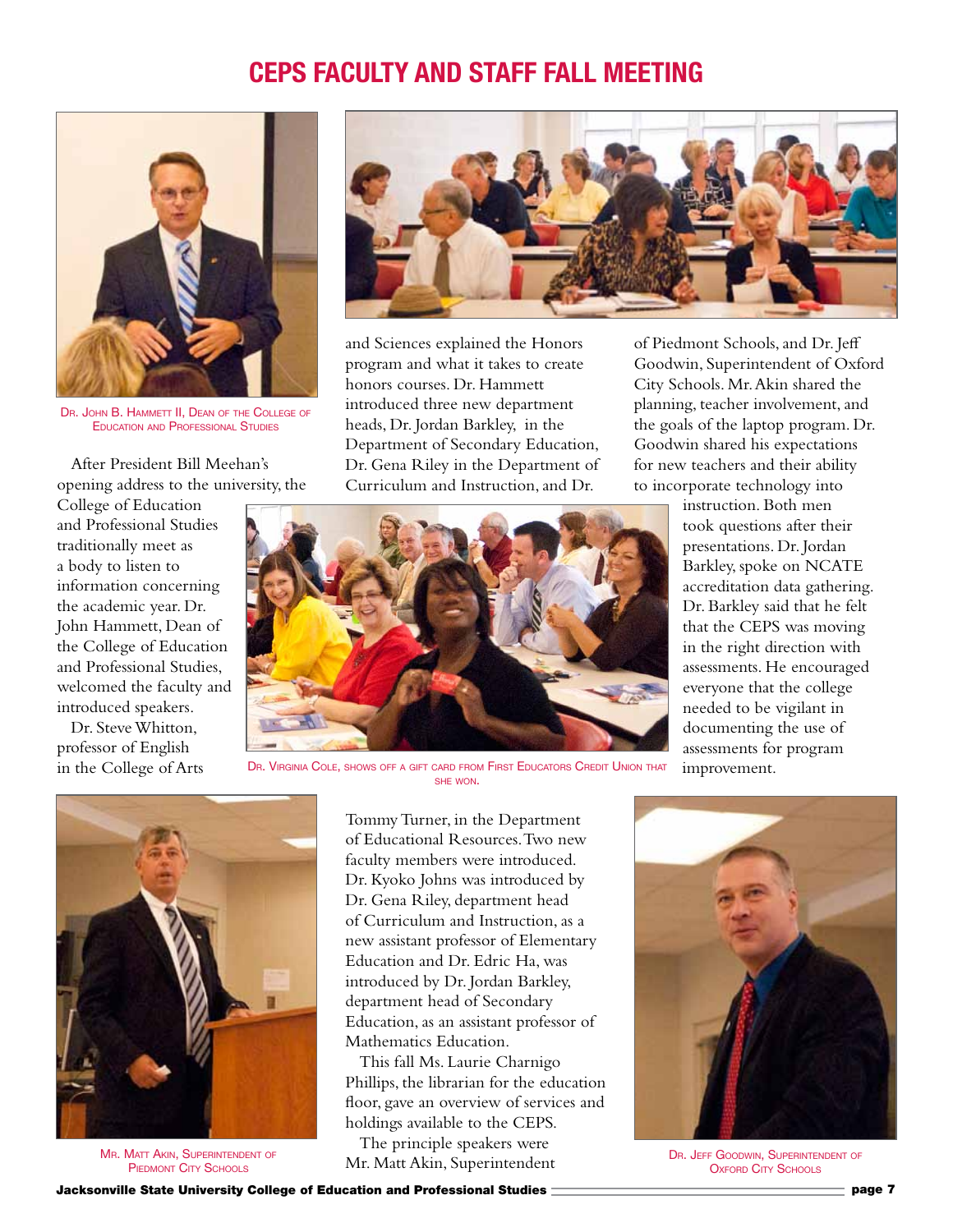# **Mrs. Diana Battles JSU Employee of the Month for July**



Mrs. Diana Battles Secretary in the Department of Secondary Education



DR. GORDON NELSON, PROFESSOR IN THE Department of Educational Resources

Mrs. Diana Battles was named JSU Employee of the Month for the month of July, 2010. Ms. Battles works as Secretary in the Department of Secondary Education. She came to JSU in February, 2005 Mrs. Diana Battles was raised in Miami, Florida, and attended court reporting school there from 1974-76. She was hired by the Dade County Public Safety Department and worked as a clerk/ stenographer with the homicide division, typing police reports and reporting witness statements at homicide scenes.

After moving to Alabama in 1978, Mrs. Battles was hired as the official court reporter for Circuit Judge, Malcolm Street, Jr., in 1979, and served in that position for twenty-five years until her retirement in February 2005.

Mrs Battles then began a new career at JSU. She maintains her state license as a Certified Court Reporter and her national credential as a Registered Professional Reporter. Mrs. Battles served as president of the Alabama Court Reporters Association for the 2007-08 term.

"Diana has proven to be more than just an asset to the Department of Secondary Education; she and the other secretaries in Ramona Wood work together to create the best possible environment for our students and staff. Diana greets everyone visiting the Department of Secondary Education with a smile, and we are fortunate to have her in our department," acknowledges Dr. Jordan Barkley, Head of the Department of Secondary Education.



DR. SHELIA ANNE WEBB, PROFESSOR OF SECONDARY Education speaks with Dr. Edric Ha, Assistant PROFESSOR IN THE DEPARTMENT OF SECONDARY



EDIATION OF SESSINGLY DR. CHARLIE NOTAR, ASSOCIATE PROFESSOR IN THE **DEPARTMENT OF SECONDARY EDUCATION** 



Ms. Phyllis Taylor, Instructor in the Department of Curriculum and Instruction confers with Dr. Melinda Staubs, Assistant Professor in the Department of Curriculum and Instruction at the fall opening meeting



Dr. Gena Riley, Head of the Department of Curriculum and Instruction looks towards Dr. Kyoko Johns, Assistant Professor in the Department of Curriculum and Instruction at the fall opening meeting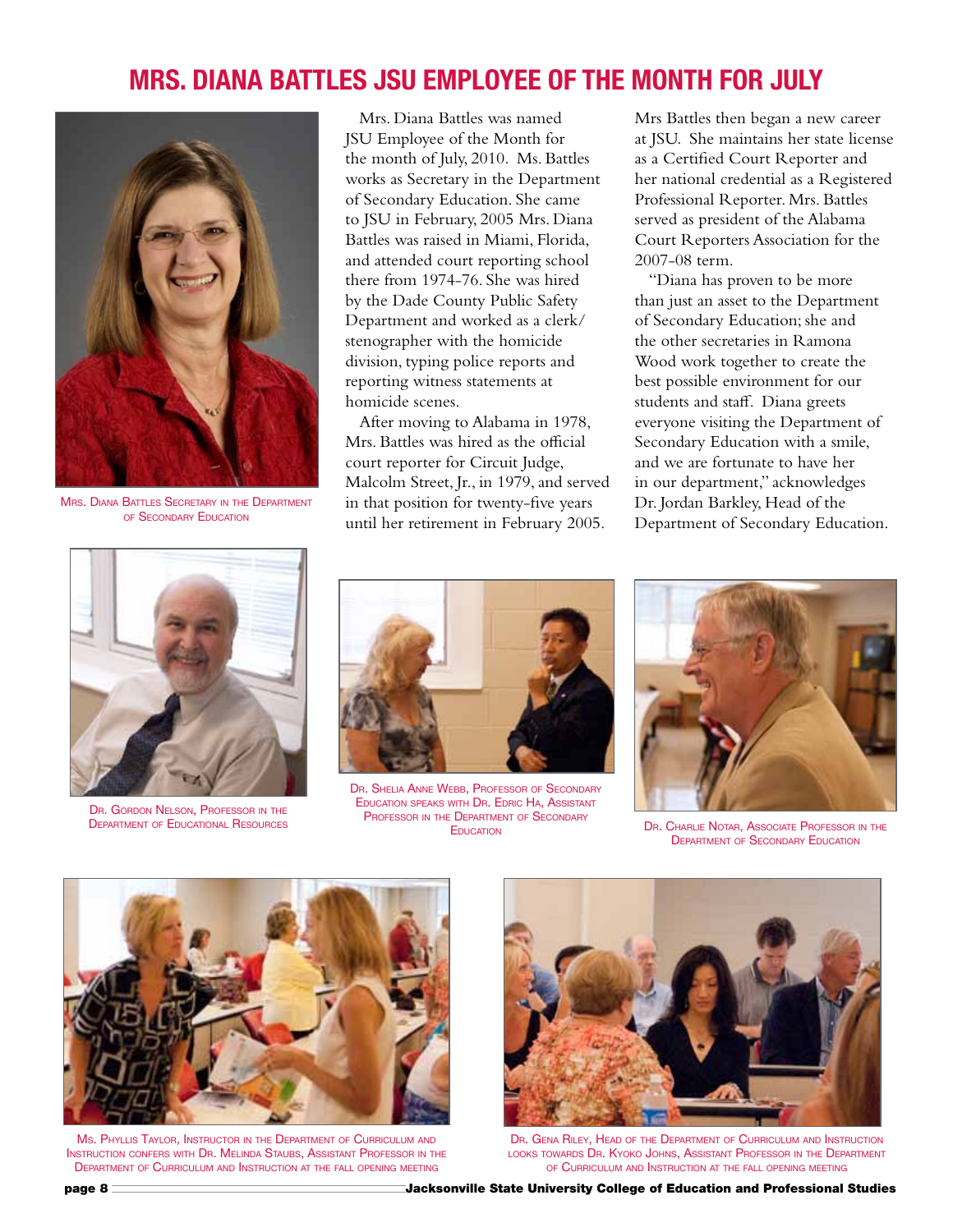#### **August/September TV Services Report by Keith Thomas, Production coordinator of Television Services**

Television Services has been very active in the production of Orientation videos as part of the "Beyond Boundaries" project. These videos are posted on the "Where You're Going" website, http:// www.whereyouaregoing. com/. This website alone has twenty-eight videos produced by TV Services and twenty-six other videos were completed and are available for future use.

Mr. Ted White uploaded the International House DVD "Celebrating 60 Years, 1946-2006" that TV Services produced to YouTube. This request was made by the International House please see http://www. jsu.edu/ihop/history. html.

TV Services taped "The College of Nursing and Health Sciences Honors Ceremony." Twenty-eight DVD's were distributed.

TV Services recorded all student organizations shouting out their various names or chants. The completed video will be edited and available for viewing at http://www. whereyouaregoing.com/

TV Services has been recording the Stadium-Housing Expansion for

I've always found PowerPoint static, one-dimensional, dull. And it's hard to work with.

Salesmen, road warriors and other professional presenters are shifting to Prezi. I am. You should look into it too. You'll need an Internet-connected classroom computer with a projector of course.





#### **JACKSONVILLE STATE UNIVERSITY**

some time the newly revised video may be viewed at http://www.jsu. edu/tv/expansion.html. Or you may also view the video YouTube link at http://www.youtube.com/ watch?v=pvl-HpPHnDc.

TV Services conducted an interview with Mr. Coty Blanchard live on ESPN 2 for "First Take." Mr. Blanchard, along with Mr. Marques Ivory were named Co-Offensive Players of the Week after helping

JSU claim the Ohio Valley Conference's first win over a Southeastern Conference school, the University of Mississippi, since the league was formed in 1948. Mr. Blanchard also garnered Newcomer of the Week accolades.

TV Services broadcast the JSU/UT Chattanooga football game including the pre-game dedication of Burgess-Snow Field, the halftime 911 tribute with the Marching Southerners, Herald Trumpets, Atlanta Bag Pipe Band, ROTC and first responders. The game was carried live statewide over the Alabama Cable Network and also broadcast on a tape delayed basis over TV24.

TV Services filmed the "Gamecock Huddle," a new show

that Mr. David Farrar in Athletic Marketing is hosting. The show is heard live over WLJS 92-J and videotaped by TV Services for airing on TV24. In the show Mr. Mike Parris, the "Voice of JSU," Coach Crowe and other JSU coaches discuss past and upcoming football games. Mr. Farrar asks questions to a live audience. This show will be taped every Monday night and broadcast during the week on TV24.

# **Prezi-tations By Chris Waddle** Ivory were handel Co-Offensive<br>Itadium-Housing Expansion for Players of the Week after helping<br>**PREZI-TATIONS BY CHRIS WADDLE**<br>e always found PowerPoint static, Prezi uses the power of zooming, of a recent Dist

Prezi uses the power of zooming, imbedded video and graphic movement to engage. It's easy to master and stays online, so there's no software to buy. Access at prezi.com is free for educational use. The shakeup Prezi does to classroom lectures drives active teaching, subject

of a recent Distance Learning webinar. And my lecture notes, if I choose, stay online where students can access them as quiz and exam study help. Why use the Internet to reach students? Because – as JSU says of itself – that's where they're going.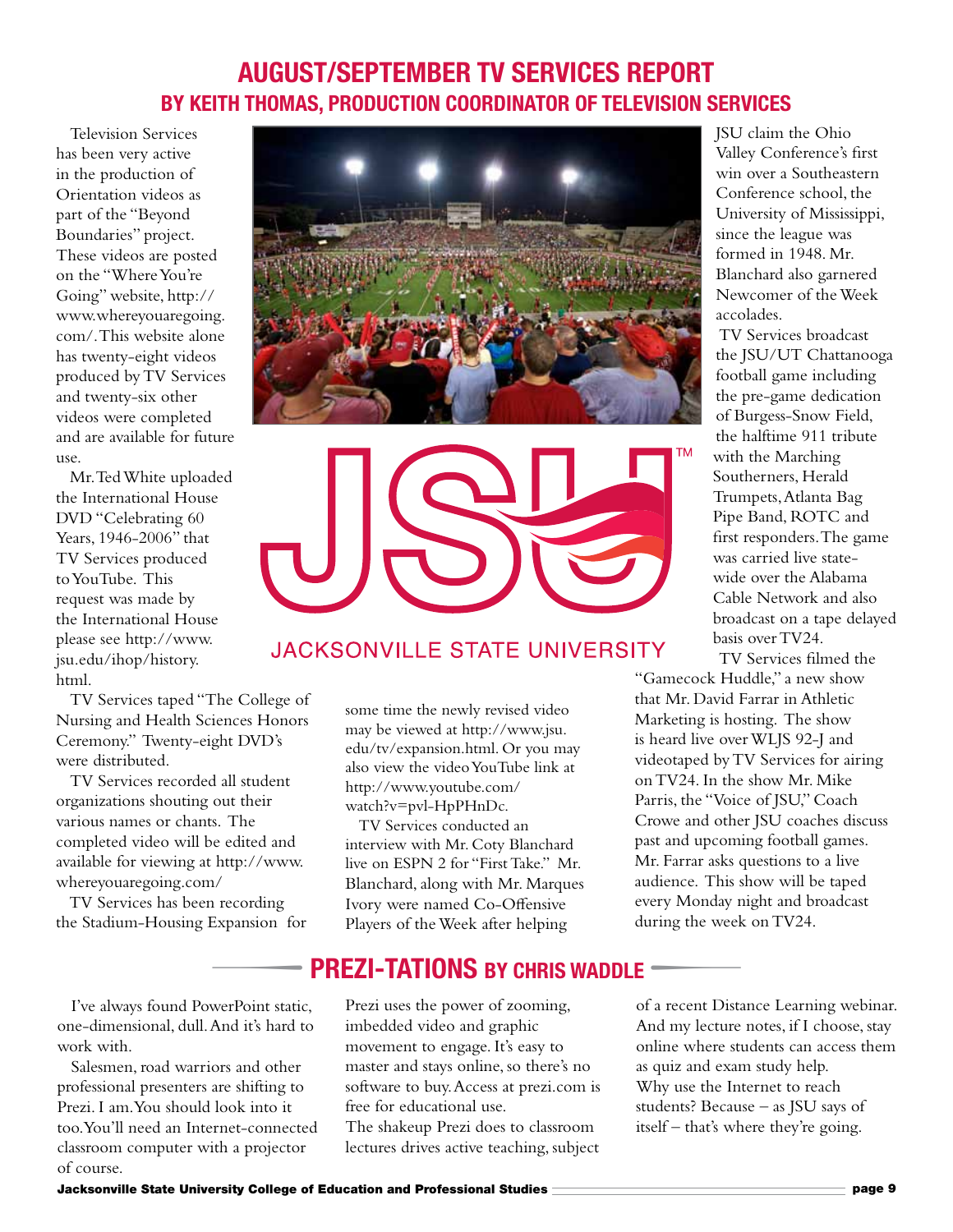# **Andy Layfield Awarded Scholarship**

Mr. Andy Layfield was awarded a \$500 scholarship from the American Society of Safety Engineers, Alabama Chapter, in April of 2010. Layfield is a double major in Industrial Management and in Occupational Safety and Health Technology.

Mr. Layfield, a senior from Springville, Alabama, attended the chapter meeting along with his advisor, Dr. Jess Godbey, from the Department of Technology and Engineering.

Mr. Layfield completed a coop education term with Honda Manufacturing of Alabama during the summer 2010 semester and is currently a work/study student in career services at JSU. He will be returning to HMA for another co-op term during the spring 2011 semester.



Dr. Jess Godbey, Instructor in the Department of Technology and Engineering, Andy Layfield, Scholarship Recipient; and ASSE Alabama Chapter President Mr. Fred Kilgroe

## **JSU Wellness-Anniston Presents at Alabama State Obesity Task Force Meeting**



FROM THE LEFT: MIRIAM J. GAINES, MACT, RD, LD, EXECUTIVE Director of State Obesity Task Force, Mr. Fred J. Smith, AA, BS, MPA, Director, JSU Wellness-Anniston, and Dr. Bonnie Spear, Chair of State Obesity Task Force

The Alabama State Obesity Task Force is working toward prevention and reduction of obesity for a healthier Alabama. On August 18, 2010 the task force met in Clanton, Alabama, with presenters and coalition members from across the state of Alabama in attendance including The Alabama Breastfeeding Coalition, Health Disparities in Alabama, Bureau of Tourism, Quality PE Task Force and JSU Wellness-Anniston.

Mr. Fred Smith was invited to present on behalf of JSU Wellness-Anniston on its successful participation in the Balancing Intake Expenditures (BITE) project. In Mr Smith's

presentation he shared the BITE results and information on other JSU Wellness-Anniston programs. Since the presentation by Mr. Smith, a university and other communities have contacted requesting additional information.

#### **Wellness Wednesday Lunch Returns**

Wellness Wednesday is back! Please join us on September 29, October 20 and November 17 in Room 115 East Mason Hall for a fabulous healthy lunch and discussion presented by the FCS and ESW students. For reservations, call Lynn Steward at ext. 5054. Cost is only \$5 for students and \$7 for faculty/staff.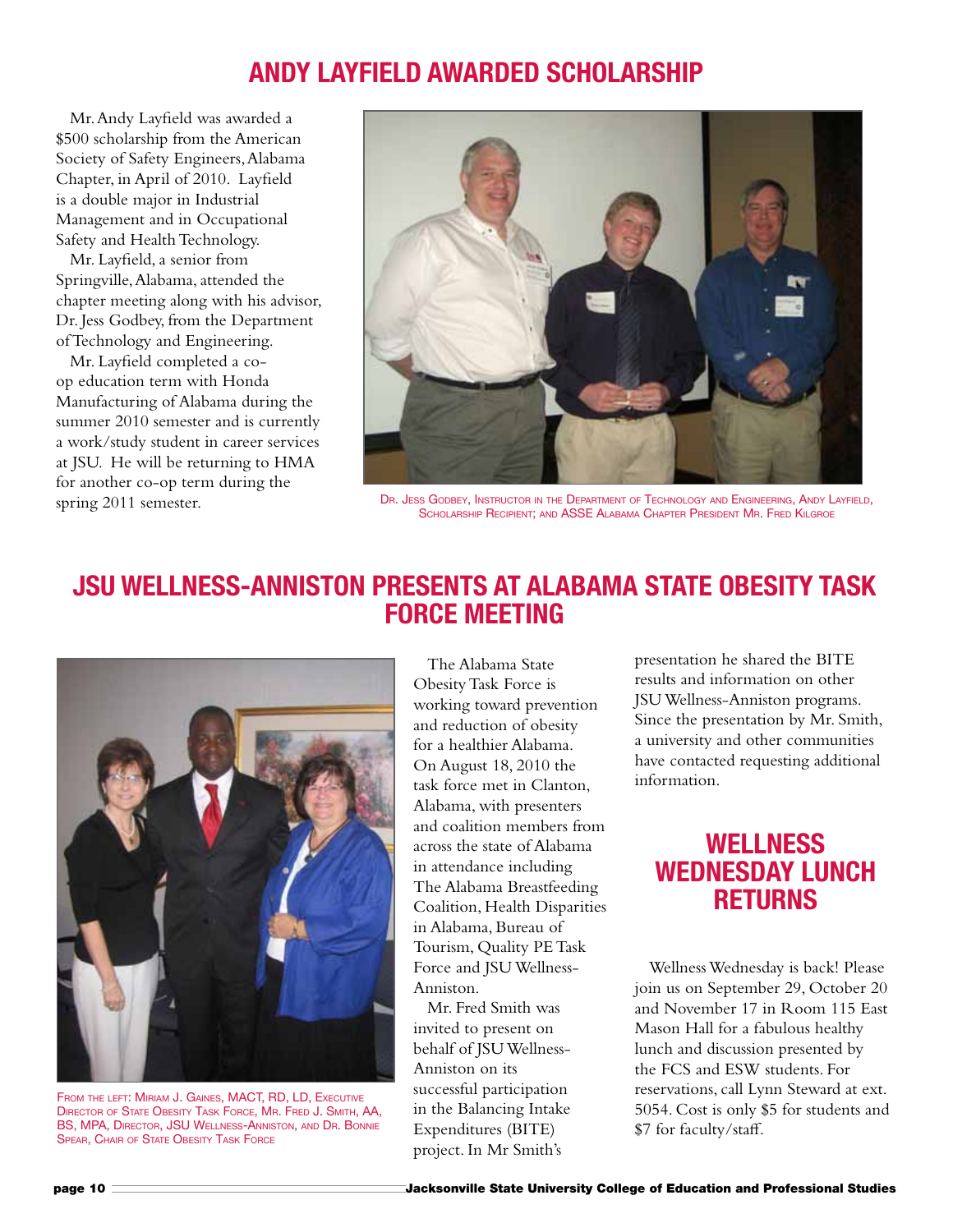#### **Times 3**

Technological Investigations in Mathematics and Environmental Studies (TIMES) Year 3 was held June 21 – 25, 2010. TIMES 3 is a workshop for teachers in middle and high schools in the JSU In-service area. Theworkshop is funded by the Alabama Commission on Higher Education (ACHE) through the No Child Left Behind funding for partnerships between universities and public schools. The purpose of the grants is to provide high quality professional development for the participants. Another goal of the funding is to assist teachers to become highly qualified in their teaching area. The grant award this year was \$150,000.

Dr. Jordan Barkley, the project director, and Dr. Jan Case (MCIS), the program director, along with Dr. Youngmi Kim and DeeDee Adams (workshop instructors) and Sharon Padgett (technology coordinator) provided participants with in-depth mathematical content knowledge and training utilizing technology that will enhance the mathematics instruction



**MR. JOHN GRIFFIN OF WELBORN HIGH SCHOOL** 

in the participants' classrooms. They each received a Dell laptop with Microsoft Office@, Inspiration@, Inspire Data<sup>@</sup>, and Math Type<sup>@</sup> software installed. Two LiveScribe Smart Pens@ with eight notebooks were also provided to each participant.

Each day the participants learned about the technology and how to apply it to their classroom teaching. The instructors provided pedagogical methods for improving classroom instruction based on the technology and the content topics for the

workshop.

A "Name Your Pen" contest was conducted, and the winner received gifts from LiveScribe which were presented by the representative who came to train the participants on the use of the pens. The other activity was Math T-shirt day. The participants voted to determine the winner of this contest; the prize for this was a set of graph boards to be used in the classroom.

Two follow-up sessions have already been completed. The first session was planned and conducted by the JSU staff and instructors.

The second follow-up session was a time when the participants could demonstrate how they were planning to utilize the technology in their classrooms. Both sessions were informative and challenging. The final stage of the grant process will be completed in classroom visits to each participant's classroom to observe the use of the technology with their students. These visits will take place in the Fall and Spring semesters of this school year.

#### **Dr. Louise R. Clark Family and Consumer Sciences Department Head 1967-1982**

Dr. Louise R. Clark, 90, Department Head of Family and Consumer Sciences from 1967-1982 passed away on Monday, August 23, 2010, at Piedmont Health Care Center.

A native of Alabama, Dr. Clark resided in Calhoun County all of her life with the exception of eight years during her husband's Army service. She received her BS degree in Home Economics from Jacksonville State University in 1958, and went on to receive her MA and Ed D degrees in Education from the University of Alabama.

During her teaching career, Dr.

Clark was named in both the 1971 edition of Outstanding Educators of America and Personalities of the South. In 1981, she was also recognized in Who's Who of American Women. Dr. Clark was a member of the Alabama Vocational Association and Kappa Delta Phi honor society, was advisor to Alpha Eta Epsilon home economics honorary, held an honorary life membership in Future Homemakers of America and served as the secretary of the Alabama State Nutrition Council. She taught at Jacksonville High School for nine years. Dr. Clark taught at JSU for one

year and then served as the head of the Home Economics Department (now the Department of Family and Consumer Sciences) for fifteen years.

Upon hearing the news of Dr. Clark's death, University President Dr. Bill Meehan said, "Dr. Clark was a fine lady and a great educator. Her philosophy was to accept students where they are and help them achieve by adding value to their lives through education. She did that as a faculty member and as Department Head for Family and Consumer Sciences. Of course in her day it was the Department of Home Economics. We will miss her"